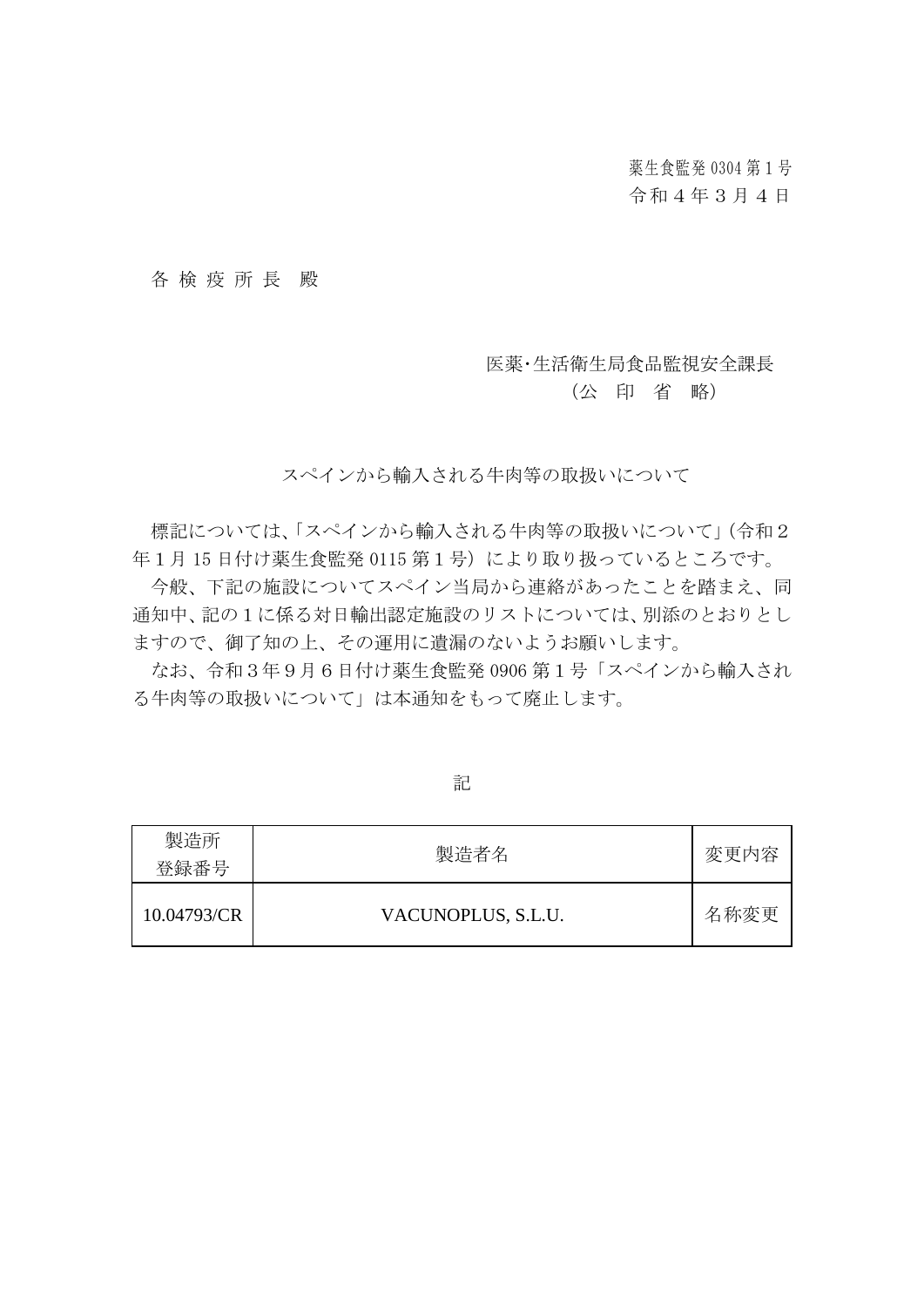

DIRECCIÓN GENERAL DE SANIDAD DE LA PRODUCCIÓN AGRARIA

# **LISTA 10 DE ESTABLECIMIENTOS ESPAÑOLES AUTORIZADOS PARA EXPORTAR CARNE DE VACUNO A JAPÓN**

## 日本に牛肉を輸出することが承認されている指定施設リスト **10** 番

|                | Nº RGSEAA<br>(登録番号) | <b>RAZÓN SOCIAL</b><br>(社名)                    | <b>DIRECCIÓN</b><br>(住所)                                                             | <b>LOCALIDAD</b><br>(市町村)                    | <b>PROVINCIA</b><br>(県)      | <b>ACTIVIDAD</b><br>(分類) | <b>FECHA DE</b><br><b>AUTORIZACIÓN</b><br>(登録日) |
|----------------|---------------------|------------------------------------------------|--------------------------------------------------------------------------------------|----------------------------------------------|------------------------------|--------------------------|-------------------------------------------------|
| $\mathbf{1}$ . | 40.18387/CA         | AGRO MERCHANTS ALGECIRAS<br>S.L.               | MUELLE ISLA VERDE S/N                                                                | <b>ALGECIRAS</b>                             | CÁDIZ                        | <b>CS</b>                | 03/03/2020                                      |
| 2.             | 40.07928/B          | <b>AGRO MERCHANTS BARCELONA-</b><br>PALAU SA   | POLIGON RIERA DE CALDES,<br>AV CAMÍ REIAL 47-49                                      | <b>PALAU-SOLITA I</b><br><b>PLEGAMANS</b>    | <b>BARCELONA</b>             | <b>CS</b>                | 04/03/2020                                      |
| 3.             | 40.26233/B          | AGRO MERCHANTS BARCELONA-<br>SANTA PERPETUA SA | PO CAN ROCA, PARCEL·LA 23,<br>CR MAR MEDITERRÀNEA,5                                  | <b>SANTA</b><br>PERPETUA DE<br><b>MOGODA</b> | <b>BARCELONA</b>             | <b>CS</b>                | 04/03/2020                                      |
| 4.             | 40.21526/V          | <b>AGRO MERCHANTS VALENCIA,</b><br>S.L.        | <b>AMPLIACION MUELLE SUR S/N</b><br>Ed. JUNTO AL P.I.F. PUERTO DE<br><b>VALENCIA</b> | <b>VALENCIA</b>                              | <b>VALENCIA</b>              | CS                       | 29/09/2021                                      |
| 5.             | 10.16263/NA         | <b>ALMAMEAT SL</b>                             | POLIG. MESETA DE SALINAS<br>10, CALLE B                                              | SALINAS DE<br><b>PAMPLONA</b>                | <b>NAVARRA</b>               | CP CS SH                 | 06/02/2020                                      |
| 6.             | 10.01899/GE         | CARLOS COLOMER SAU                             | CT STA PAU, 3                                                                        | SANT FELIU DE<br><b>PALLEROLS</b>            | <b>GIRONA</b>                | CP                       | 15/01/2020                                      |
| 7.             | 10.07124/V          | CARNES FELIX, S.A.                             | CTRA VALENCIA-ALICANTE KM.<br>280                                                    | <b>ALBAL</b>                                 | VALENCIA/VALÉN<br><b>CIA</b> | CP CS RW                 | 13/06/2020                                      |
| 8.             | 10.05227/M          | CARNES SIERRA MADRID S.A.                      | CL. KANNA Nº 7 - P.I. P-29                                                           | <b>COLLADO</b><br><b>VILLALBA</b>            | <b>MADRID</b>                | SH CP CS                 | 21/05/2020                                      |
| 9.             | 10.024761/M         | CARNICAS VOLTOYA, S.L.                         | AVDA. DE LOS PIRINEOS, $N^{\circ}$ 5                                                 | <b>SAN SEBASTIAN</b><br>DE LOS REYES         | <b>MADRID</b>                | CP                       | 29/06/2020                                      |

21 de febrero de 2022 (2022 年 2 月 21 日)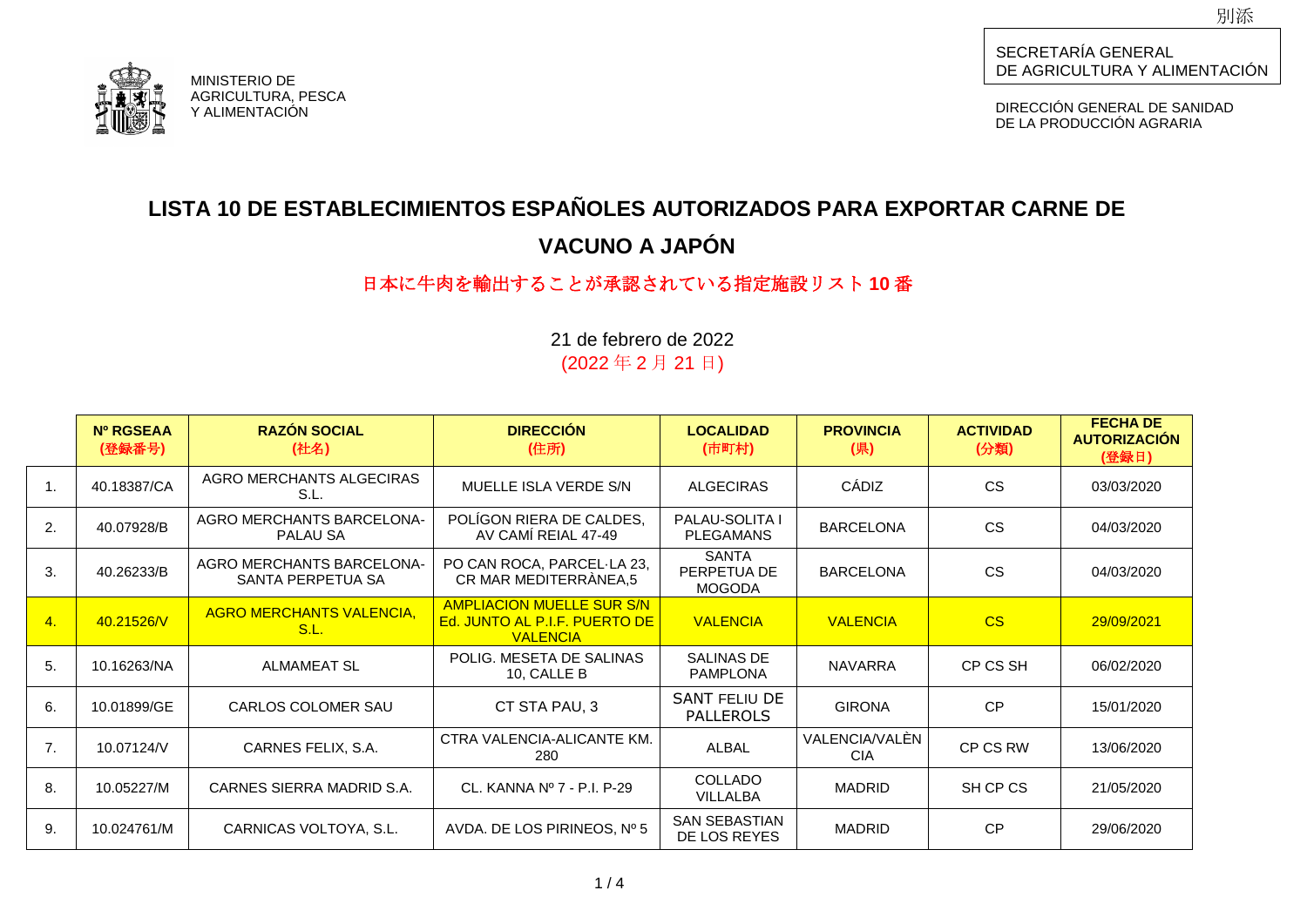

MINISTERIO DE AGRICULTURA, PESCA Y ALIMENTACION

DIRECCIÓN GENERAL DE SANIDAD DE LA PRODUCCION AGRARIA

|     | <b>Nº RGSEAA</b><br>(登録番号) | <b>RAZÓN SOCIAL</b><br>(社名)                 | <b>DIRECCIÓN</b><br>(住所)                                           | <b>LOCALIDAD</b><br>(市町村)       | <b>PROVINCIA</b><br>(県)      | <b>ACTIVIDAD</b><br>(分類) | <b>FECHA DE</b><br><b>AUTORIZACIÓN</b><br>(登録日) |
|-----|----------------------------|---------------------------------------------|--------------------------------------------------------------------|---------------------------------|------------------------------|--------------------------|-------------------------------------------------|
| 10. | 10.21231/B                 | <b>CARNIQUES D'OSONA SL</b>                 | Polígon Industrial Malloles, CR<br>Cabrerès, 1                     | <b>VIC</b>                      | Barcelona                    | CS, CP                   | 18/08/2021                                      |
| 11. | 10.05923/M                 | CARPISA FOODS, S.L.                         | CL. NORUEGA Nº 3                                                   | <b>GRIÑON</b>                   | <b>MADRID</b>                | <b>CP</b>                | 15/01/2020                                      |
| 12. | 10.026095/V                | CELEVANT, S.L.                              | C/ PARET DECANTADA NUM.<br>15 MASÍA DEL JUEZ                       | <b>TORRENT</b>                  | VALENCIA/VALÈ<br><b>NCIA</b> | CP RW CS                 | 15/01/2020                                      |
| 13. | 10.10333/M                 | CENTRAL DE CARNES MADRID<br>NORTE, S.A.     | MERCAMADRID, POLIVA, M-<br>35-37-39-41-43-45-47-40-42-44-<br>46-48 | <b>MADRID</b>                   | <b>MADRID</b>                | <b>CP</b>                | 15/01/2020                                      |
| 14. | 10.025120/M                | CENTRAL DE CARNES PREMIUM,<br>S.A.          | CL. EJE 3-18 Nº 10 PARC.<br><b>B.3.3.1 MERCAMADRID</b>             | <b>MADRID</b>                   | <b>MADRID</b>                | CS CP                    | 15/01/2020                                      |
| 15. | 40.20805/B                 | <b>CUROS FRED SL</b>                        | Parc d'Activitats Econòmiques, CR<br>Mas de la Mora, 12            | <b>VIC</b>                      | <b>BARCELONA</b>             | <b>CS</b>                | 23/02/2021                                      |
| 16. | 10.07896/M                 | DISTRIBUCION DE ALIMENTOS<br>PERECEDEROS S. | C/ EJE 3-11, N. 6 A-1, MODULO<br>I-3, MERCA                        | <b>MADRID</b>                   | <b>MADRID</b>                | CS RW                    | 15/01/2020                                      |
| 17. | 10.17021/CO                | DISTRIBUIDORA JAROTA DE<br>CARNES S.L.      | POLIGONO CARNICO S/N                                               | VILLANUEVA DE<br><b>CORDOBA</b> | <b>CÓRDOBA</b>               | CP CS                    | 15/01/2020                                      |
| 18. | 10.17752/CC                | EL ENCINAR DE HUMIENTA S.A.                 | CTRA SAUCEDILLA KM 0,5                                             | ALMARAZ                         | <b>CÁCERES</b>               | SH CP CS                 | 15/01/2020                                      |
| 19. | 10.026266/M                | EL ENCINAR DE HUMIENTA, S.A.                | MERCAMADRID CARRETERA<br>VILLAVERDE - VALLECAS KM<br>3.8 PARCELA J | <b>MADRID</b>                   | <b>MADRID</b>                | CS CP                    | 15/01/2020                                      |
| 20. | 10.20735/V                 | ELABORADOS CARNICOS<br>MEDINA, S.A.U.       | POLIG RINCON (EL) VIAL<br>CENTRAL S/N MANZANA 2<br><b>SECTOR V</b> | <b>BUÑOL</b>                    | VALENCIA/VALÈN<br><b>CIA</b> | SH, CP, CS, RW           | 15/01/2020                                      |
| 21. | 10.16894/V                 | FRESCOS Y ELABORADOS<br>DELISANO S.A.       | VIAL 2 S/N POL CASTILLA                                            | <b>CHESTE</b>                   | VALENCIA/VALÈN<br><b>CIA</b> | CP, CS, RW               | 25/03/2020                                      |
| 22. | 10.02453/HU                | FRIBIN S.A.T.Nº1269 R.L.                    | CALLE PARTIDA CHUBERA, S/N                                         | <b>BINEFAR</b>                  | <b>HUESCA</b>                | SH CP CS                 | 15/01/2020                                      |
| 23. | 10.00563/PO                | <b>FRIGORIFICOS BANDEIRA S.L.</b>           | CALLE CALZADA Nº 22.<br><b>BANDEIRA</b>                            | <b>SILLEDA</b>                  | <b>PONTEVEDRA</b>            | <b>SH</b>                | 29/06/2020                                      |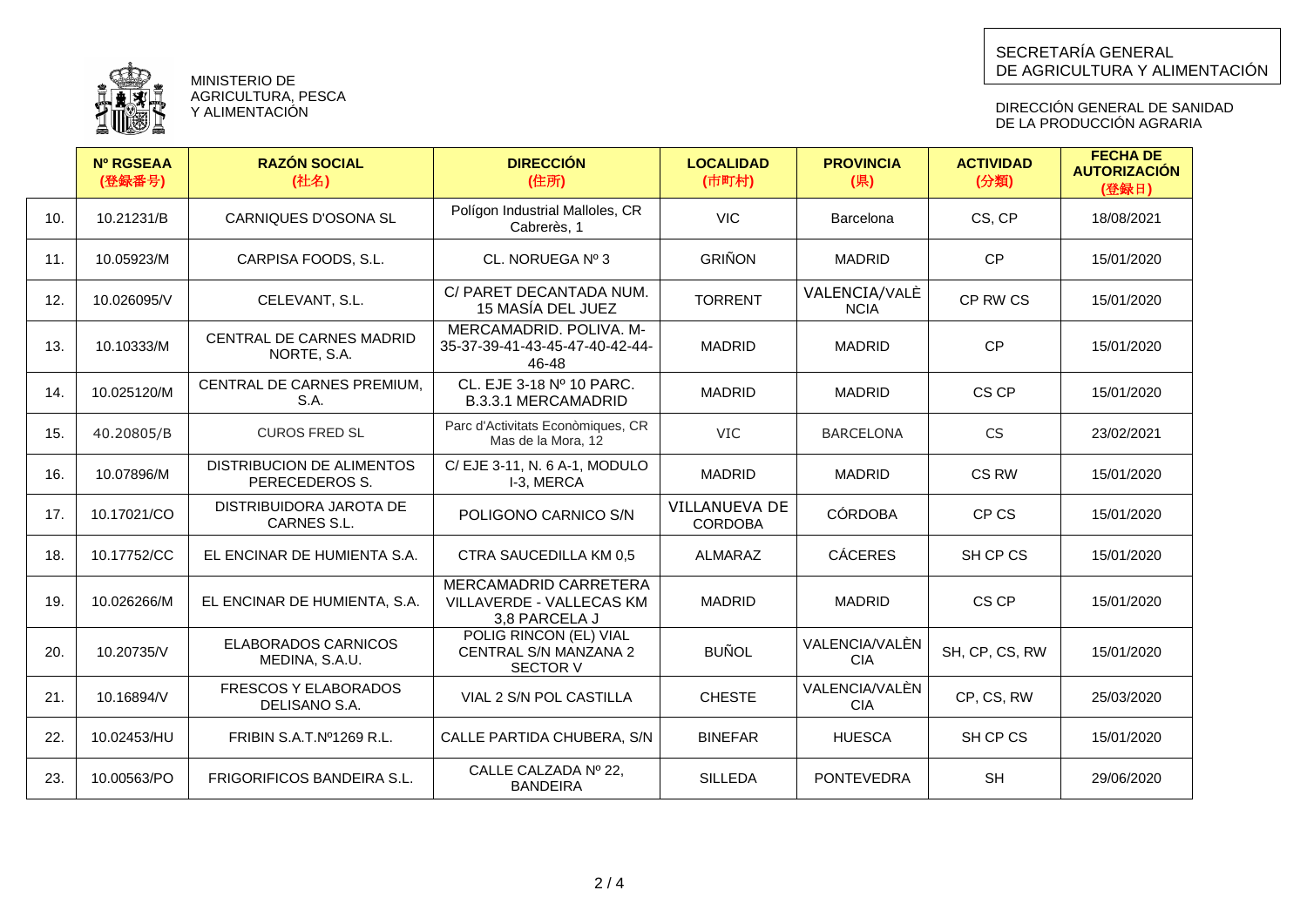

MINISTERIO DE AGRICULTURA, PESCA Y ALIMENTACIÓN

DIRECCIÓN GENERAL DE SANIDAD DE LA PRODUCCION AGRARIA

|     | <b>Nº RGSEAA</b><br>(登録番号) | <b>RAZÓN SOCIAL</b><br>(社名)                                | <b>DIRECCIÓN</b><br>(住所)                                             | <b>LOCALIDAD</b><br>(市町村)          | <b>PROVINCIA</b><br>(県) | <b>ACTIVIDAD</b><br>(分類) | <b>FECHA DE</b><br><b>AUTORIZACIÓN</b><br>(登録日) |
|-----|----------------------------|------------------------------------------------------------|----------------------------------------------------------------------|------------------------------------|-------------------------|--------------------------|-------------------------------------------------|
| 24. | 10.01261/GE                | <b>FRIGORÍFICOS CÁRNICOS LAS</b><br>FORCAS SL - (FRICAFOR) | CR MARE DE DÉU DEL MONT.<br>31 URBANIZACIÓ LAS FORCAS                | <b>VILAFANT</b>                    | <b>GIRONA</b>           | SH CP CS                 | 15/01/2020                                      |
| 25. | 10.03987/GE                | <b>FRIGORIFICOS UNIDOS SA</b>                              | CT N II KM 707,5,                                                    | RIUDELLOTS DE<br>LA SELVA          | <b>GIRONA</b>           | SH CP CS                 | 15/01/2020                                      |
| 26. | 10.21869/GE                | <b>FRIGORIFICS LES PRESES SLU</b>                          | Polígon Industrial Les Preses, CR<br>La Parcelaria, 25               | PRESES (LES)                       | <b>GIRONA</b>           | <b>CP</b>                | 11/02/2021                                      |
| 27. | 10.01686/BU                | FRIO BURGOS, S.A.U.                                        | <b>CALLE ALCALDE MARTIN</b><br><b>COBOS S/N</b>                      | <b>BURGOS</b>                      | <b>BURGOS</b>           | CS                       | 15/09/2021                                      |
| 28. | 10.21727/SG                | INCOVA CENTRO CARNICO, S. A.                               | CARRETERA DE LA ESTACION,<br>S/N                                     | ESPINAR (EL)                       | <b>SEGOVIA</b>          | SH CP CS                 | 14/02/2020                                      |
| 29. | 10.00205/BU                | <b>INDUSTRIAS CARNICAS</b><br>CASTELLANAS, S. A.           | C/MONTES OBARENES Nº 1<br>POLIGONO INDUSTRIAL<br>VILLALONQUEJAR      | <b>BURGOS</b>                      | <b>BURGOS</b>           | SH, CP, CS               | 16/02/2021                                      |
| 30. | 10.08823/B                 | J. VIÑAS SA                                                | CR ERMITA SANT FRANCESC, 5                                           | <b>VIC</b>                         | <b>BARCELONA</b>        | SH CP CS                 | 15/01/2020                                      |
| 31. | 10.04764/VA                | JUSTINO GUTIERREZ, S.L.                                    | CALLE LAS LOBAS 18                                                   | <b>LAGUNA DE</b><br><b>DUERO</b>   | VALLADOLID              | SH CP                    | 13/02/2020                                      |
| 32. | 10.00889/MU                | MATADERO EL CABEZO DE LA<br>PLATA S.L.                     | C/UBEDA1                                                             | CABEZO DE LA<br><b>PLATA</b>       | <b>MURCIA</b>           | SH CP CS                 | 13/02/2020                                      |
| 33. | 10.07792/M                 | MATADERO MADRID-NORTE, S.A.                                | CTRA. N-I KM. 32,3                                                   | <b>SAN AGUSTIN</b><br>DEL GUADALIX | Madrid                  | <b>SH</b>                | 02/06/2021                                      |
| 34. | 10.01662/MU                | MURGACA, S.A.                                              | C/ BERLIN Nº43. POL IND<br>CABEZO BEAZA.                             | <b>SAN FELIX</b>                   | <b>MURCIA</b>           | SH, CP                   | 29/01/2021                                      |
| 35. | 10.01400/LU                | NOVAFRIGSA SA UNIPERSONAL                                  | LAMABLANCA-COESES, S/N                                               | <b>LUGO</b>                        | <b>LUGO</b>             | SH CP CS                 | 24/01/2020                                      |
| 36. | 10.04396/GE                | ROCA 1927 SLU                                              | CR DELS MOLINS DRAPERS, 15                                           | <b>BANYOLES</b>                    | <b>GIRONA</b>           | SH CP CS                 | 15/01/2020                                      |
| 37. | 10.19145/CO                | S.C.A. GANADERA DEL VALLE DE<br>LOS PEDROCHES (COVAP)      | CARRETERA CANALEJA S/N -<br>MARGEN IZQUIERDO, DEHESA<br><b>BOYAL</b> | <b>POZOBLANCO</b>                  | <b>CÓRDOBA</b>          | SH CP CS                 | 15/01/2020                                      |
| 38. | 10.02541/M                 | SUMINISTROS MEDINA S.L.                                    | C/SEVERO OCHOA 25 Y 27                                               | <b>LEGANES</b>                     | <b>MADRID</b>           | CS, RW, CP               | 15/01/2020                                      |